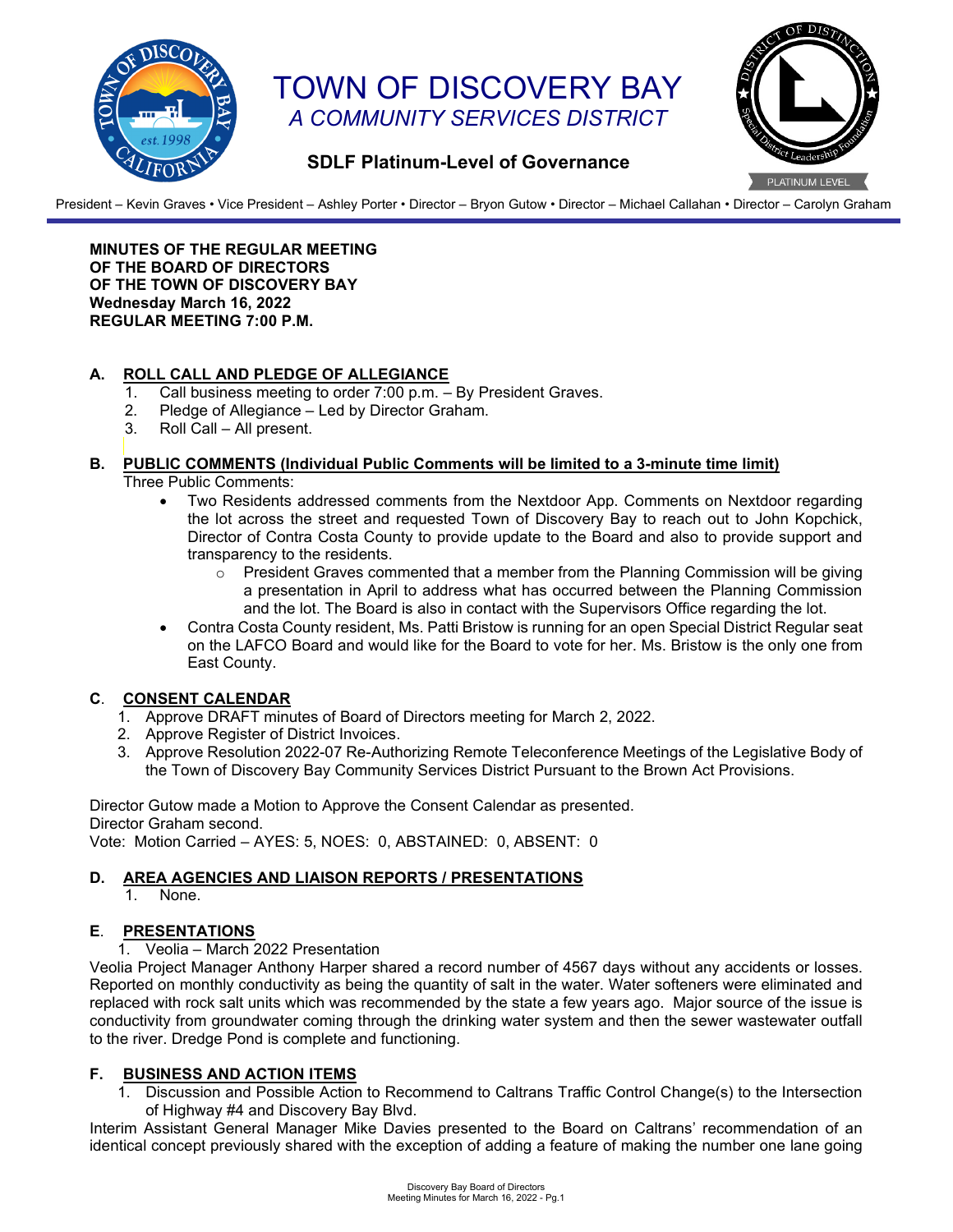southbound Discovery Bay Blvd. Currently, we can only turn left on green only towards Stockton eastbound. There was a new change to the proposal; to turn either eastbound or westbound onto Hwy. 4 on green only and the number two right turn only lane Discovery Bay Blvd. can still turn right westbound onto Hwy. 4 on a red light. Caltrans also recommended optimizing the signal lights to accommodate the flow of traffic within the intersection. Additional concept of removing the yellow delineators and keeping the intersection as is. Chief Singh's email responses are attached to the Staff Report for review. Staff is bringing back to Board to ascertain if Board has recommendations for Caltrans concerning the intersection.

Six Public Comments:

- Resident expressed support of the original Caltrans Restriping Proposal presented to the Board at the December 15, 2021 Board meeting, with majority in attendance in support of original Caltrans proposal. Delineators add confusion to out of town residents, causes head-on traffic issues, obstructs the view of oncoming traffic from Stockton for drivers leaving Discovery Bay, and causes traffic backup.
- Two residents shared their concern of balancing esthetics and safety. Proposed alternative solution to replace the delineators with cement.
- Resident provided US Transportation traffic statistical data in regard to intersection activity; requested impact traffic study be done at intersection.
- Resident asked if arrows could be painted in between the delineators.
- Resident expressed concern about high speeds of traffic through intersections.

AGM Davies stated that Caltrans has ultimate authority over intersection this is just a recommendation. Staff is requesting if Board wants to make a recommendation in response to Caltrans.

Director Graham asked the following questions based on comments from the community: Could there be signs put up by Caltrans on Hwy. 4 traffic is coming into a lighted intersection? Or lower the speed limit on Hwy. 4 in front of Discovery Bay Boulevard? Can there be a no right turn on red leaving Discovery Bay Boulevard? Assistant General Manager Mike Davies responded that request has been made previously, no right turn on red and received extreme pushback from the community. Director Graham asked if there can there be a temporary electronic sign board that states both lanes are through lanes and no longer a turn on right lane until people are used to the traffic going through the intersection?

Vice President Porter commented to take in consideration and compromise of esthetics while also taking into consideration safety. Ultimately, safety is the number one consideration. Assistant General Manager Mike Davies commented that Caltrans is not going to allow change of intersection that doesn't meet engineering safety protocols. Director Gutow commented a reasonable compromise would be to remove the yellow Delineators, the do not enter signs, and try that for a little while and see how that works. This doesn't change traffic flows or require Caltrans to revamp the intersection, the concern would be going from one lane to two lanes to one lane.

Motion to approve Caltrans removing yellow delineators and remove the 'Do Not Enter Sign' made by Director Gutow.

Second by Vice President Porter.

Vote: Motion Carried – AYES: 4, NOES: 1, ABSTAINED: 0, ABSENT: 0

2. Discussion and Possible Action Regarding the Town of Discovery Bay Financial Audit for Fiscal Year Ending June 30, 2021.

Staff recommendation made by Finance Manager Julie Carter for Board to approve this year's audit and the financial results for the District with new disclosure of Retirement Plan 401A with District contribution. Introduced Mark Croce from Croce, Sangunetti, and VanderVeen, Inc. who performed the audit according to governmental auditing standards and presented this year's audit and financial results to the Board. Mark Croce, auditor reported that accounting and financials of the District are healthy. The District has very manageable debt. Water and Wastewater are operating at cash flow positives. This is helpful when we fund projects in the future. The move forward for the District to bring Treasury Operations in house will further enhance financial reporting. One change made to the 2021 report included the addition of 401a retirement plan. Director Callahan and President Graves both commended the report and hard work of the Finance and Accounting team.

No public comments.

Motion made by Director Callahan to approve adopt the financial reports as presented. Second by Vice President Porter. Vote: Motion Carried – AYES: 5, NOES: 0, ABSTAINED: 0, ABSENT: 0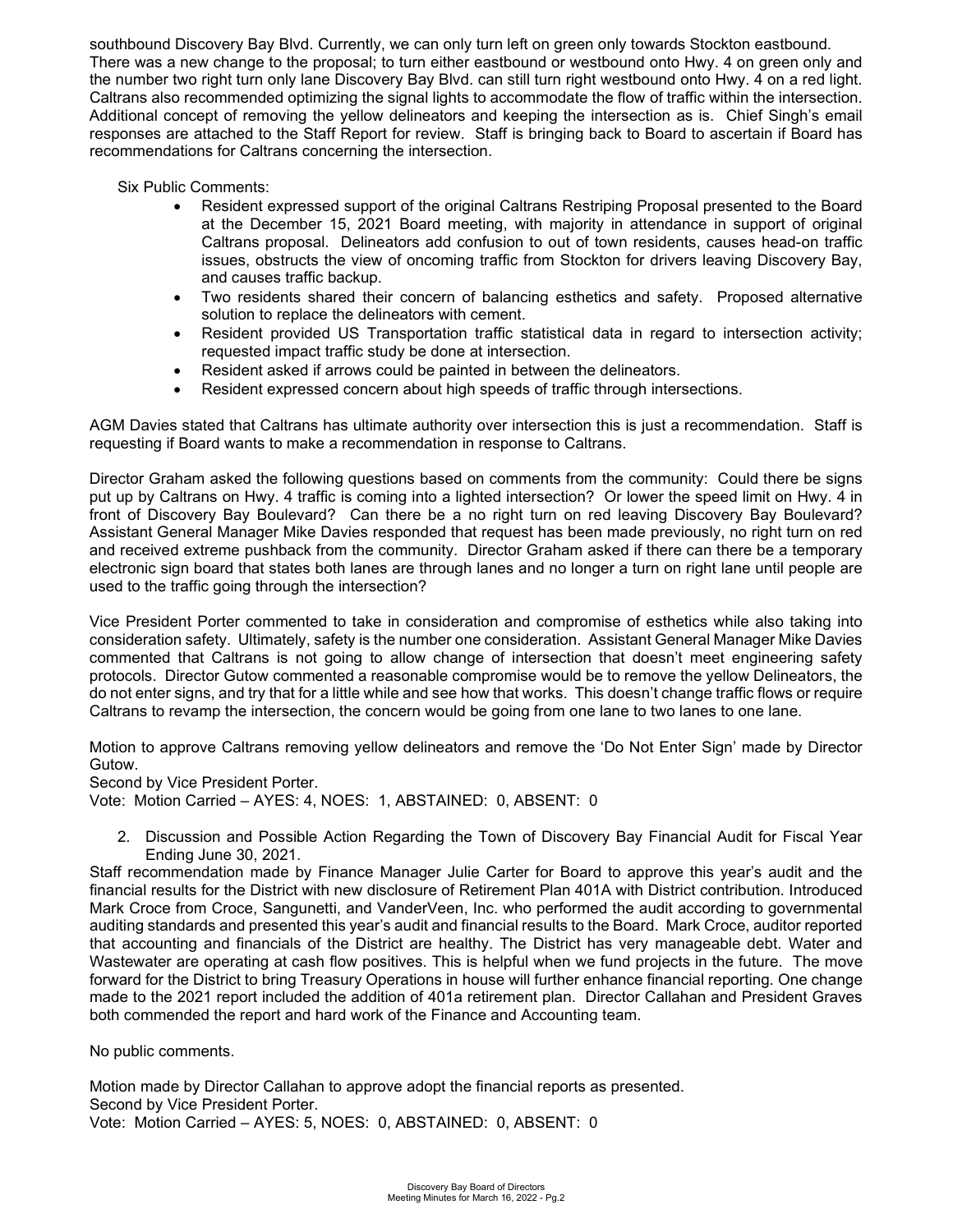3. Discussion and Possible Action Regarding the Community Center Recreational Swim Price Increase. Parks and Landscape Manager Bill Engelman presented that original fees for recreational swim have been in place since 2014. Staff is suggesting a nominal increase in the use fees for the community swimming pool.

No public comments.

Motion to Approve accept Staff Recommendation to increase recreation swim prices by Vice President Porter and Director Graham as second

Vote: Motion Carried – AYES: 5, NOES: 0, ABSTAINED: 0, ABSENT: 0

4. Discussion and Possible Action to Award the Discovery Bay Blvd. and Egdeview Drive Pipeline Replacement Project to the Lowest Responsible Bidder in the Amount of \$654,000. Water/Wastewater Manager Aaron Goldsworthy presented Staff's recommendation to award project to lowest responsible bidder at \$654,000. Engineer's estimate was \$640,000. W.R. Forde Associates Inc. from Richmond was awarded this project amongst 5 bidders.

No public comment

Motion to award project to lowest responsible bidder to W.R. Forde Associates Inc. by Vice President Porter. President Graves as second. Vote: Motion Carried – AYES: 5, NOES: 0, ABSTAINED: 0, ABSENT: 0

#### **G. MANAGERS REPORTS**

#### **H. GENERAL MANAGERS REPORTS**

General Manager Breitstein had to reports to share:

- 1) GM Breitstein along with Park/Rec Supervisor Gallo attended the CPRS Conference in Sacramento on March 10, 2022. Very informative event and will bring some ideas and takeaways to future meetings.
- 2) Coffee with the GM date set for April 29<sup>th</sup> starting at 9 AM; location Callahan's Coffee and Cones. Agency representatives will be notified and invited to join. Flyer will be posted on social media to invite the public.

#### **I. DIRECTOR'S REPORTS**

1. None.

#### **J. DIRECTOR'S REGIONAL MEETING REPORTS**

1. Byron Union School District Meeting – February 24, 2022.

Director Graham reported out that she attended this meeting and went through a lot of administrative changes were teachers talking about cost of living increase and discussed wearing masks at school.

2. ECCFPD Meeting – March 9, 2022.

President Graves attended this meeting and ECCFPD announced that LAFCO approved the consolidation, which we are very excited for.

3. Contra Costa County Aviation Committee – March 10, 2022.

President Graves attended this meeting. Discussion of getting a road from the highway to airport continues.

#### **K. CORRESPONDENCE RECIVED**

#### **L. FUTURE AGENDA ITEM(S)**

## **M. OPEN SESSION DISCOLUSRE OF CLOSED SESSION AGENDA**

1. None.

#### **N. CLOSED SESSION**

1. None.

#### **O. RETURN TO OPEN SESSION; REPORT ON CLOSED SESSION** 1. None.

#### **P. ADJOURNMENT**

1. Meeting adjourned at 8:28pm to the Next Regular Board of Director's Meeting, beginning at 7 PM at the Community Center located at 1601 Discovery Bay Boulevard.